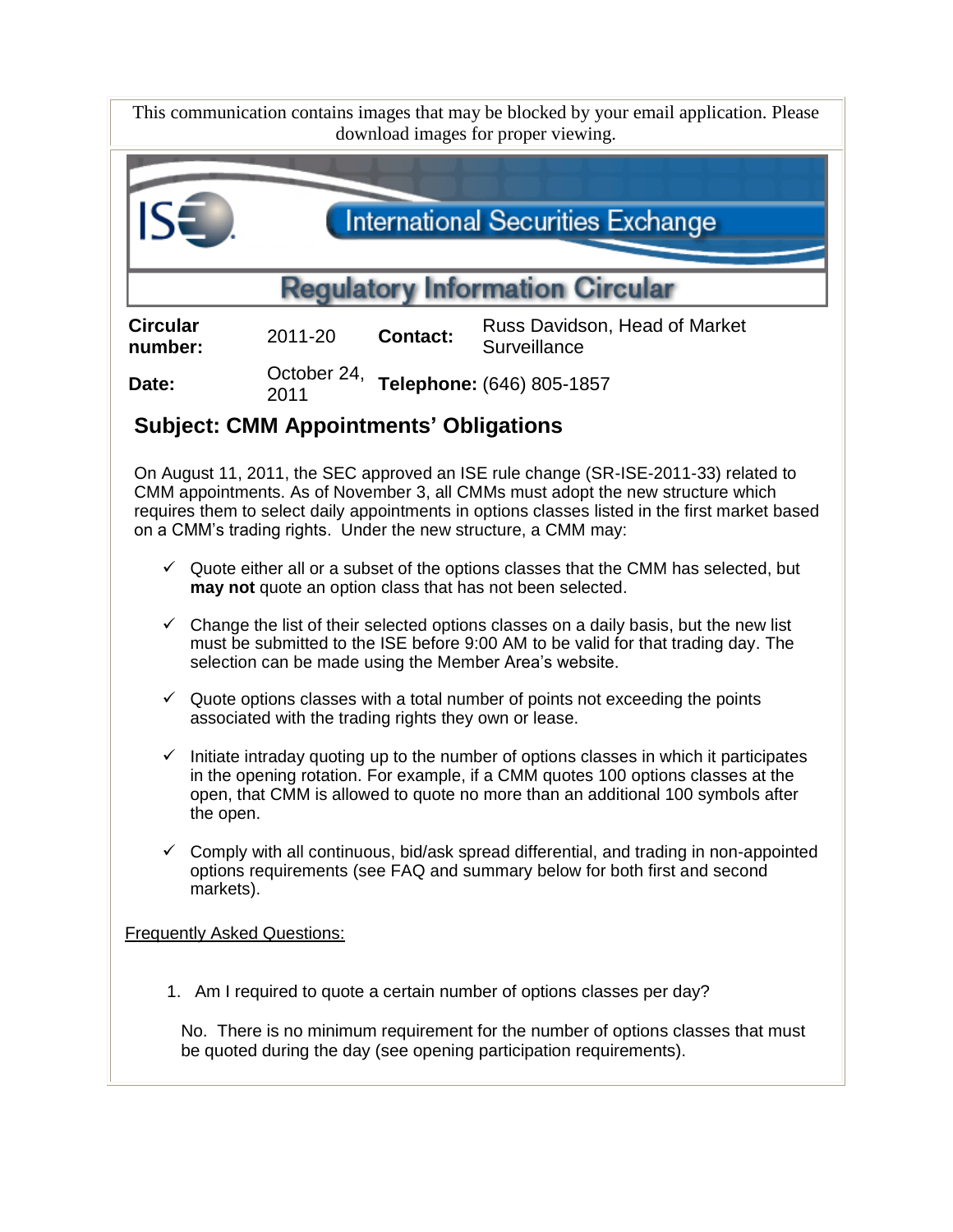2. Do I need to select the options classes in the second market and let you know before 9:00 AM?

No. The second market is not part of the trading rights. You do not need to let us know which second market options classes you want to quote.

3. Are corporate action series, weeklies and quarterlies part of the series quoting calculation?

Yes.

4. If I am a PMM, will my PMM names be counted towards my 50% opening calculation?

No. The PMM must quote all its appointed options classes. The 50% opening participation only applies to the options classes a CMM chooses to quote.

## Quoting Obligations Summary

| Requirements <sup>1</sup>          | <b>First Market</b>                              | <b>Second market</b>                             |
|------------------------------------|--------------------------------------------------|--------------------------------------------------|
| Minimum Number of Series           |                                                  |                                                  |
| Required to be Continuously        | 100% until the close of trading                  | 100% until the close of trading                  |
| Quoted by a PMM                    |                                                  |                                                  |
| Minimum Number of Series           |                                                  |                                                  |
| Required to be Continuously        | 60% until the close of trading                   | 100% until the close of trading                  |
| Quoted by a Non-Preferenced CMM    |                                                  |                                                  |
| Minimum Number of Series           |                                                  |                                                  |
| Required to be Continuously        | 90% until the close of trading                   | 100% until the close of trading                  |
| Quoted by a Preferenced CMM        |                                                  |                                                  |
| Minimum Number of LEAPS            |                                                  |                                                  |
| Required to be Continuously        | Required to quote 100%                           | Required to quote 100%                           |
| Quoted (PMM)                       |                                                  |                                                  |
| Minimum Number of LEAPS            |                                                  |                                                  |
| Required to be Continuously        | No requirement to quote them                     | No requirement to quote them                     |
| Quoted (CMM)                       |                                                  |                                                  |
|                                    | Bid less than $$2 \rightarrow 0.25$              | Bid less than $$2 \rightarrow 0.25$              |
|                                    | Bid less than $$5 \rightarrow 0.40$              | Bid less than $$5 \rightarrow 0.40$              |
|                                    | Bid less than $$10 \rightarrow 0.50$             | Bid less than $$10 \rightarrow 0.50$             |
|                                    | Bid less than $$20 \rightarrow 0.80$             | Bid less than $$20 \rightarrow 0.80$             |
|                                    | Bid equal or greater than $$20 \rightarrow 1.00$ | Bid equal or greater than $$20 \rightarrow 1.00$ |
|                                    | <b>Check updated RICs for quote</b>              | <b>Check updated RICs for quote</b>              |
|                                    | spread exemptions for certain                    | spread exemptions for certain                    |
| Bid/Ask Spread Differential At the | options classes and exemptions                   | options classes and exemptions                   |
| Open (PMM/CMM)                     | granted at the open.                             | granted at the open.                             |

 1 See ISE Rules 506, 803(b)(4), 804(e)(1), 804(e)(2)(iii), 805(b)(2), 805(b)(3), 904(a), and 904(b) for full details.